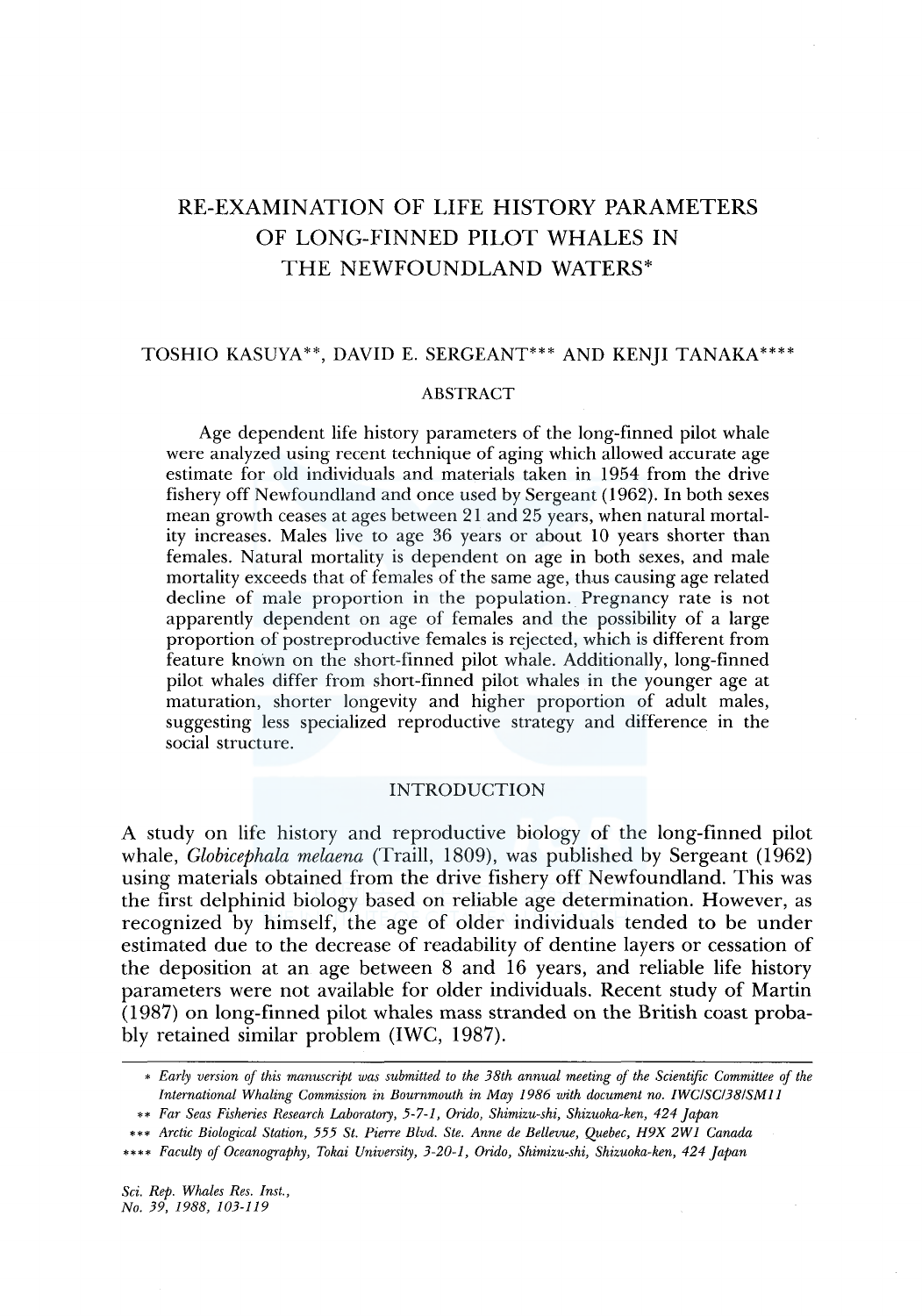After Sergeant (1962), there was a progress in age determination technique of toothed whales (Perrin and Myrick, 1981), and Kasuya and Matsui (1984) established age determination method for the short-finned pilot whale, G. *macrorhynchus* Gray, 1846, using annual growth layers in dentine and cementum apparent in decalcified and haematoxylin stained longitudinal section of the tooth. Based on this aging technique, Kasuya and Marsh (1984), Marsh and Kasuya ( 1984) and Kasuya ( 1986) analyzed the life history and reproductive biology of short-finned pilot whales taken by the drive fishery or small-type whaling with harpoon gun off the Pacific coast of Japan. These studies showed that the short-finned pilot whale exhibits a large longevity difference between males (46 years) and females (63 years), age dependent change in the pregnancy rate, and post-reproductive life time of females extending over 20 years. Marsh and Kasuya (1986) indicated further need to examine the presence of postreproductive females in *g. melaena.* 

We reanalyzed in the present study some of the life history parameters of the long-finned pilot whale using materials of Sergeant (1962) and age determination method of Kasuya and Matsui (1984), and compared them with the results of short-finned pilot whales off Japan to find difference of the reproductive strategy between the two pilot whale species.

# MATERIALS AND METHODS

This study is based on teeth of 437 long-finned pilot whales obtained from the drive fishery off Newfoundland and some accompanying biological data (Table 1). They were collected in June to October 1954 and were the major portion of the materials used by Sergeant ( 1962) for the study of age and growth. The teeth had been preserved in glycerin with a tag having specimen number, body length (measured to a nearest inch), sex and date on it.

Information was not available for male maturity. The reproductive status data of females (usually pregnancy and lactation only) were available for some limitted number of individuals. Although these data did not seem to be biased to certain body length classes (Fig. 2), our data contained high proportion of females of unknown reproductive status and very low number of resting females (adult females neither pregnant nor lactating), the former being close to the sum of the females in pregnancy or in lactation, and the latter amounts only 16% of the pregnant females (Table 2). This was because only females which were obviously pregnant or lactating were fully recorded and mature females of another reproductive status (resting) were underrecorded in the sample (Sergeant, 1962: p.56). Therefore mature females of unknown reproductive status were more likely to be in the resting status rather than pregnant or lactating.

The teeth had been cut transversely near the cingulum for the previous age determination. For the present age determination, we usually used only the root portion of the tooth. The crown side of old individuals did not usually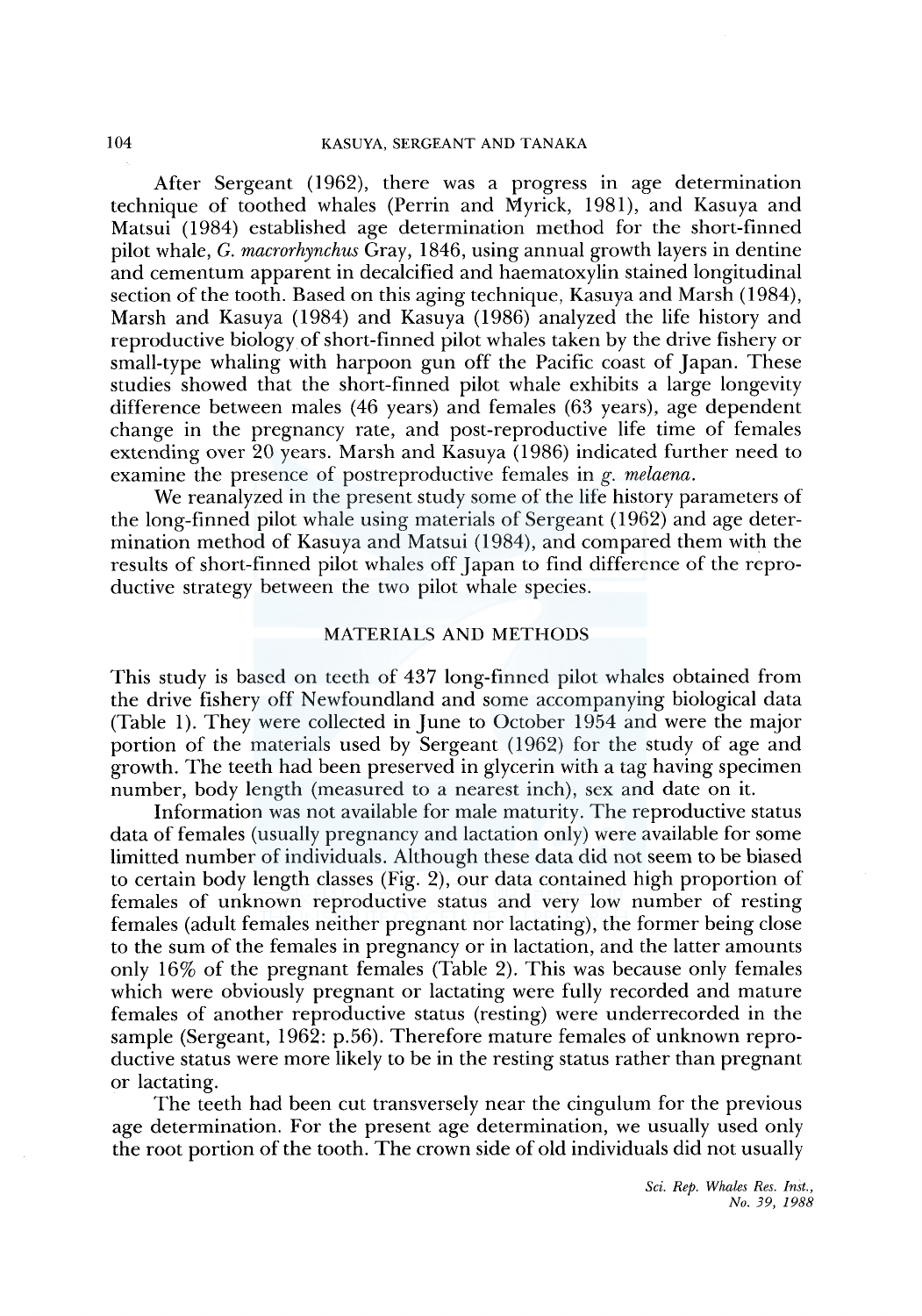| <b>Sex</b> | Month* | With age<br>and<br>body length | With age<br>but without<br>body length** | Total    |
|------------|--------|--------------------------------|------------------------------------------|----------|
| Male       | July   | 43                             | 0                                        | 43       |
|            | August | 101                            |                                          | 102      |
|            | Sept.  | 8                              | 0                                        | 8        |
|            | Oct.   | $\bf{0}$                       | $\theta$                                 | $\theta$ |
|            | Total  | 152                            |                                          | 153      |
| Female     | July   | 67                             |                                          | 68       |
|            | August | 200                            | 6                                        | 206      |
|            | Sept.  | 8                              | 2                                        | 10       |
|            | Total  | 275                            | 9                                        | 284      |

TABLE 1. MATERIALS USED IN THE PRESENT STUDY

\* All the materials were collected in 1954.

\*\* Used for only age composition and age dependent sex ratio analysis.

have the most recent layers due to sawing off. The few exceptions were for 0 to 2 years old young tooth where the crown side of the tooth was used because the root was too short and thin. Either root or crown portion of the tooth was firstly rinsed in running water for one to two nights to remove the glycerin, longitudinally half sectioned, glued on a plastic plate, polished to a thickness of about 30 to 40  $\mu$ m, decalcified in 5% formic acid for several hours, stained with Mayer's haematoxylin and mounted with Canadian balsam (Kasuya and Matsui, 1984).

Kasuya aged all the individuals without referring to any data of the specimen (including the date of sampling) and using method of Kasuya and Matsui (1984) outlined below:

- (1) To have three independent counts for both cementum and dentine.
- (2) To choose the middle figure as the best for each tissue.
- (3) To use the best dentinal count if the pulp cavity is wide and the deposition of dentine was considered to be continuing on the entire pulp wall (open pulp cavity) or on part of the wall (closing one), or to use the best cemental count if the pulp cavity was narrow and lined by thin uniformly stainable dentine suggesting cease of the deposition (closed pulp cavity).
- (4) A pair of stainable and unstainable layer was assumed to represent one year as deduced by Sergeant (1962), and any age between n and  $n+1$  year was expressed by  $n+0.5$  (n being an integer).

After aging all the individuals, the body length was plotted on age, and five individuals (two females and three males, see Figs 3 and 4) were found in the body length/age relationship to be apart from rest of the individuals. These individuals were excluded from the subsequent analyses, but ages of rest of the individuals were accepted as they stand (including 10 individuals having no body length data).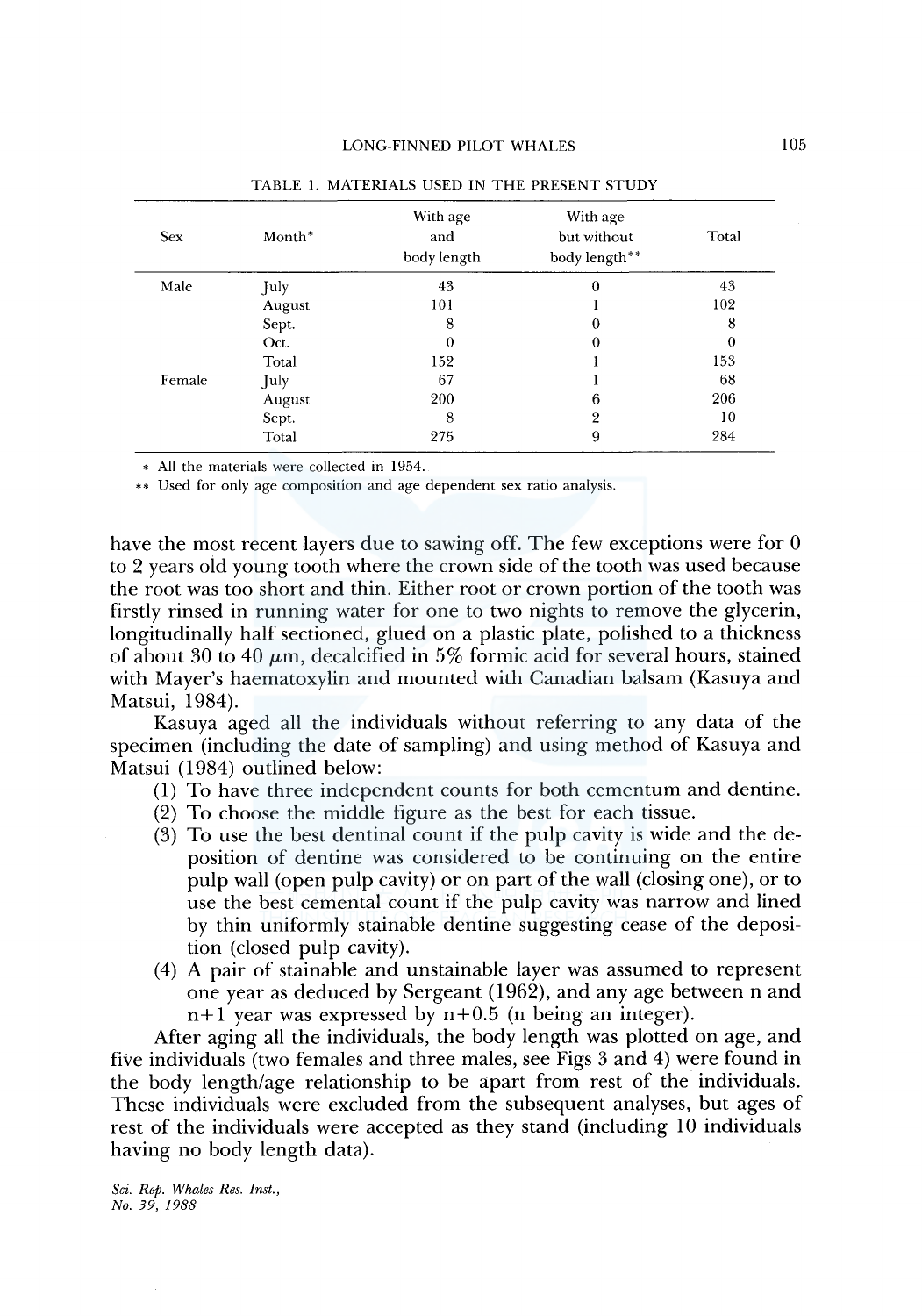#### KASUYA, SERGEANT AND TANAKA



Fig. 1. Scatter plot of number of dentinal growth layers on that of cemental layers in the same tooth slide. Symbols distinguish the condition of pulp cavity. Numerals represent the number of individuals having open pulp cavity, and each of other mark represents one individual. The solid line represent equal deposition of layers in both issues.

# RESULTS

*Comparison between dentinal and cemental layer counts* 

Fig. 1 compares the number of growth layers in cementum and that in dentine of the same teeth. Since these tooth had been cut transversely to remove a piece of thin section for the previous age determination (Sergeant, 1962), we could not confirm on most of the present preparations if all the cementa! or postnatal dentine layers were present (neonatal line in dentine could be identified only on the slide of juveniles prepared from the crown portion of the tooth). Although this did not necessarily imply loss of the first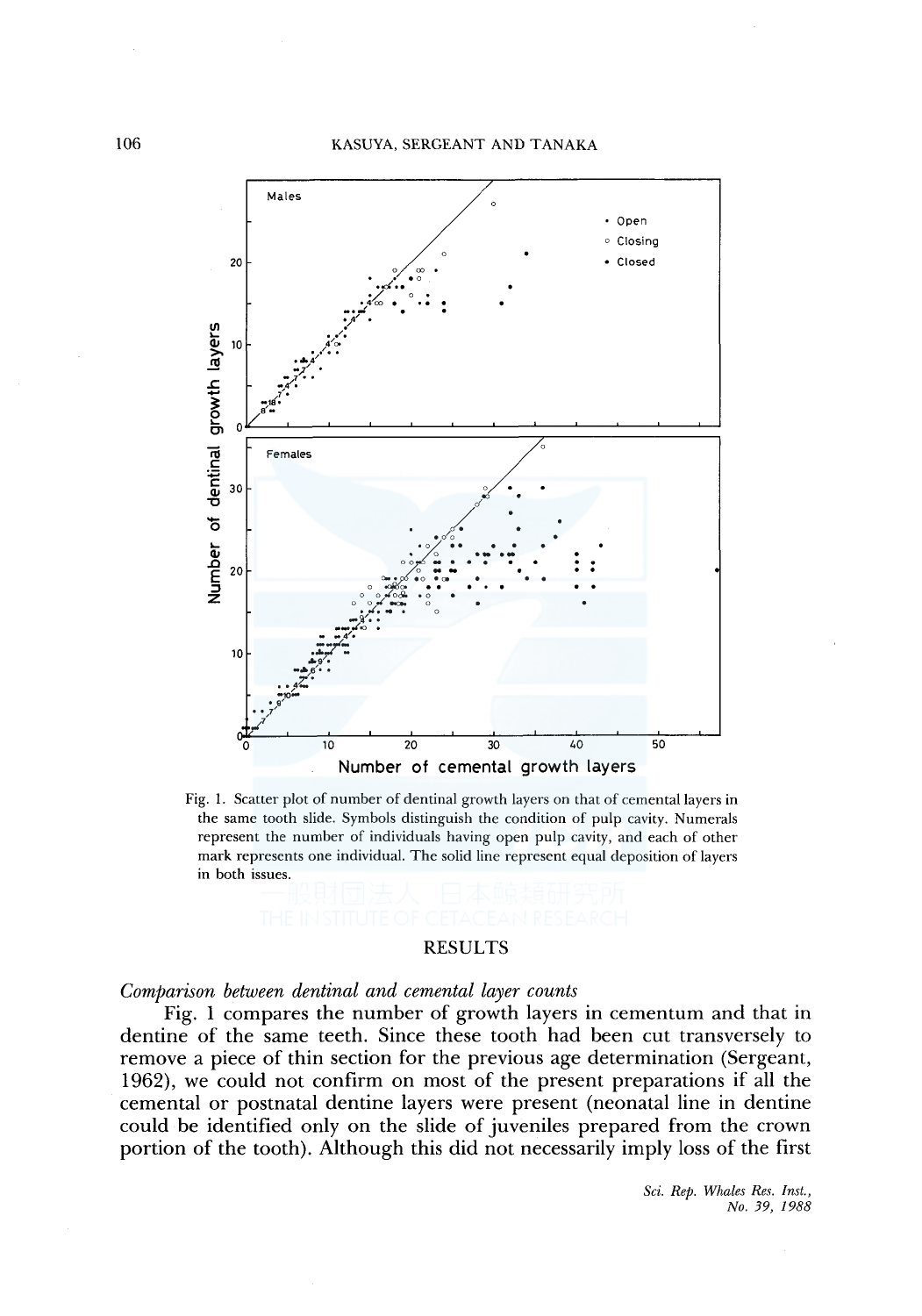postnatal growth layer in either of the tissues, we were uncertain on tooth showing disagreement of counts in the two tissues if it came from the error of reading or from the deficit of the preparation. The readability of cemental and dentinal layers was slightly inferior to that of the short-finned pilot whales studied by Kasuya (1986) and Kasuya and Matsui (1984).

Admitting possible minor disagreement expected from the above deficit, we considered that growth layer counts in the two different tissues in a tooth slide were similar on most of the teeth having open or closing pulp cavity, but the correlation was lost on teeth with closed pulp cavity. The number of cemental layers exceeded that of the dentinal layers after ages between 15 to 20 years, and the magnitude of the disagreement increased with increasing age (Fig. 1).

We conclude therefore that growth layers in the two dental tissues are deposited at a same rate on young individuals, but on older individuals only the cemental layers continue deposition. And we assumed without direct evidence that the rate of cemental layer deposition stays same (annual) for the entire lifetime after the start of its deposition in early postnatal time (Kasuya and Matsui, 1984).

# *Body length composition and neonatal length*

Body lengths of the 152 males ranged between the half-foot length groups of  $5.5-\overline{6.0}$  feet  $(1.68-1.83m)$  and  $19.5-20.0$  feet  $(5.94-6.10m)$  (Fig. 2). A peak of large individuals was present between 17 .5 and 19.0 feet (5.33 to 5.79m)

Body lengths of the 275 females were found between length groups of 6.0-6.5 feet (l.83-l.98m) and 16.0-16.5 feet (4.88-5.03m). A peak of larger individuals was present at lengths between  $14.0$  and  $15.0$  feet  $(4.27 \text{ to } 4.57 \text{m})$ , which was about 1 m smaller than that of the male. These features are similar to the body length frequencies presented by Sergeant (1962).

We had five (three female and two male) postnatal individuals having no neonatal layer in dentine, an indication of newborn calves (Kasuya and Marsh, 1984). Their body lengths were 175 and 198cm in males, and 173, 183, and 183cm in females (Figs 3 and 4). Mean of the five body lengths was 182.4cm. The range was nearly within the range of neonatal lengths of both sexes (165 to 191 cm) reported by Sergeant (1962), and the mean was close to the mean neonatal lengths (174 cm in females and 178 cm in males) estimated by him. We found no reason to change the neonatal length estimate of Sergeant (1962).

#### *Male growth*

The correlation between body length and age was very good before age 20 years, with most of the plots within the range of 70 cm, but it was apparently lost after an age between 21 and 25 years (Fig. 3). The male growth is rapid till the age of 2.5 years, or the body length of 2.7 to 3.3 m. After this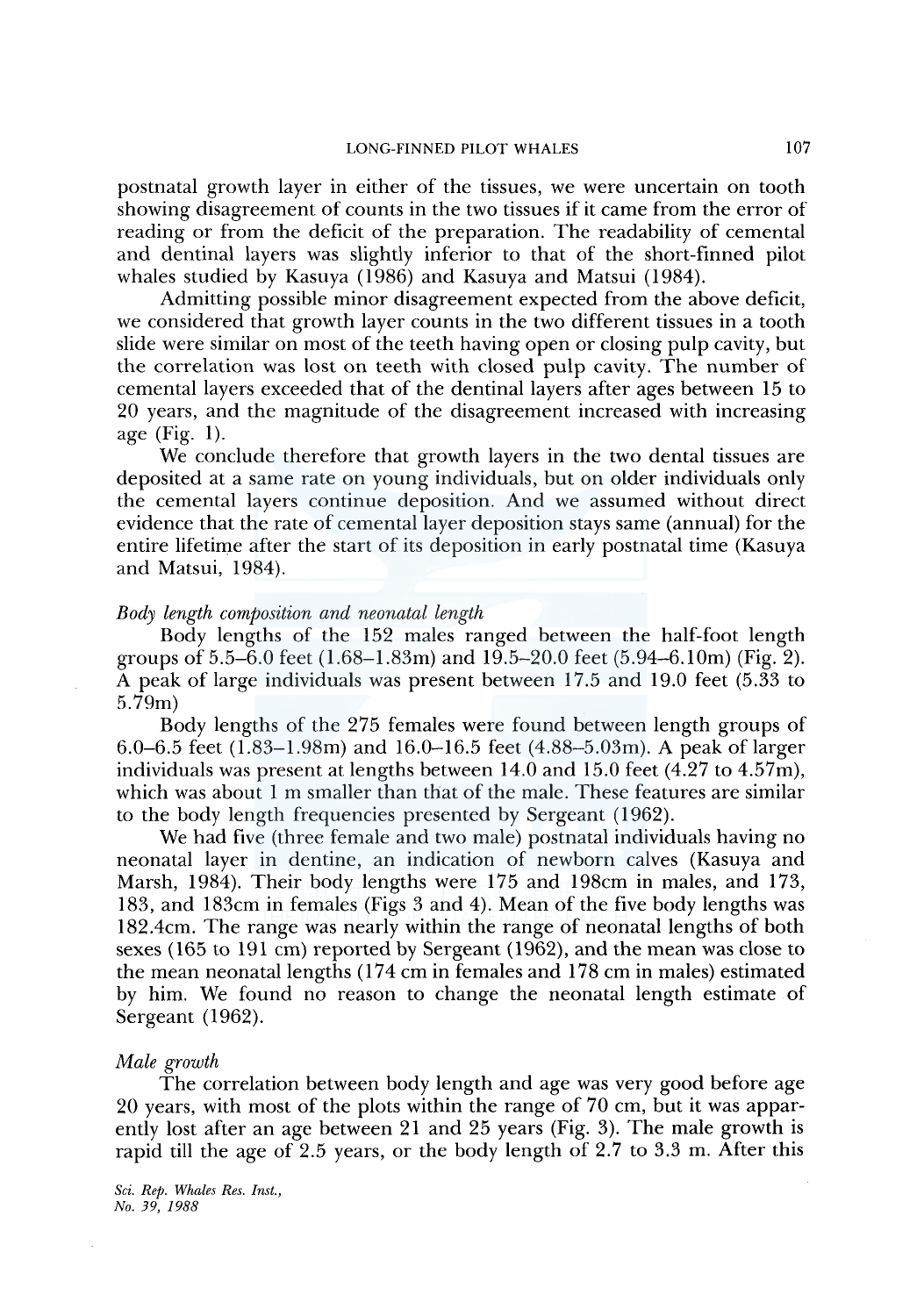# 108 KASUYA, SERGEANT AND TANAKA



Fig. 2 Body length frequency of materials used in the present study. Scale at the top indicates body length in meter.

age, males grew at a slower but almost constant rate till the age of about 20 years. The inconspicuous secondary growth spurt probably started at about 12-13 years.

Although the mean body length seemed to stop increasing at an age between 21 and 25 years, and the mean body length of males over 25 years was 557 cm  $(n=5)$ , we were unable to consider this figure as a reliable estimate of the mean asymptotic length of males due to the small sample size (Appendix Table 1).

The age at the start of secondary growth spurt (12-13 years) probably corresponds to the mean age at the attainment of breeding maturity 12 years estimated by Sergeant ( 1962). Due to the lack of adequate number of samples on age and maturity, Sergeant (1962) firstly estimated the mean age of breeding maturity (12 years) from a limited number of samples with good age estimate, then he read the mean body length of 4.88 m at breeding maturity on his mean growth curve corresponding to the age at the attainment of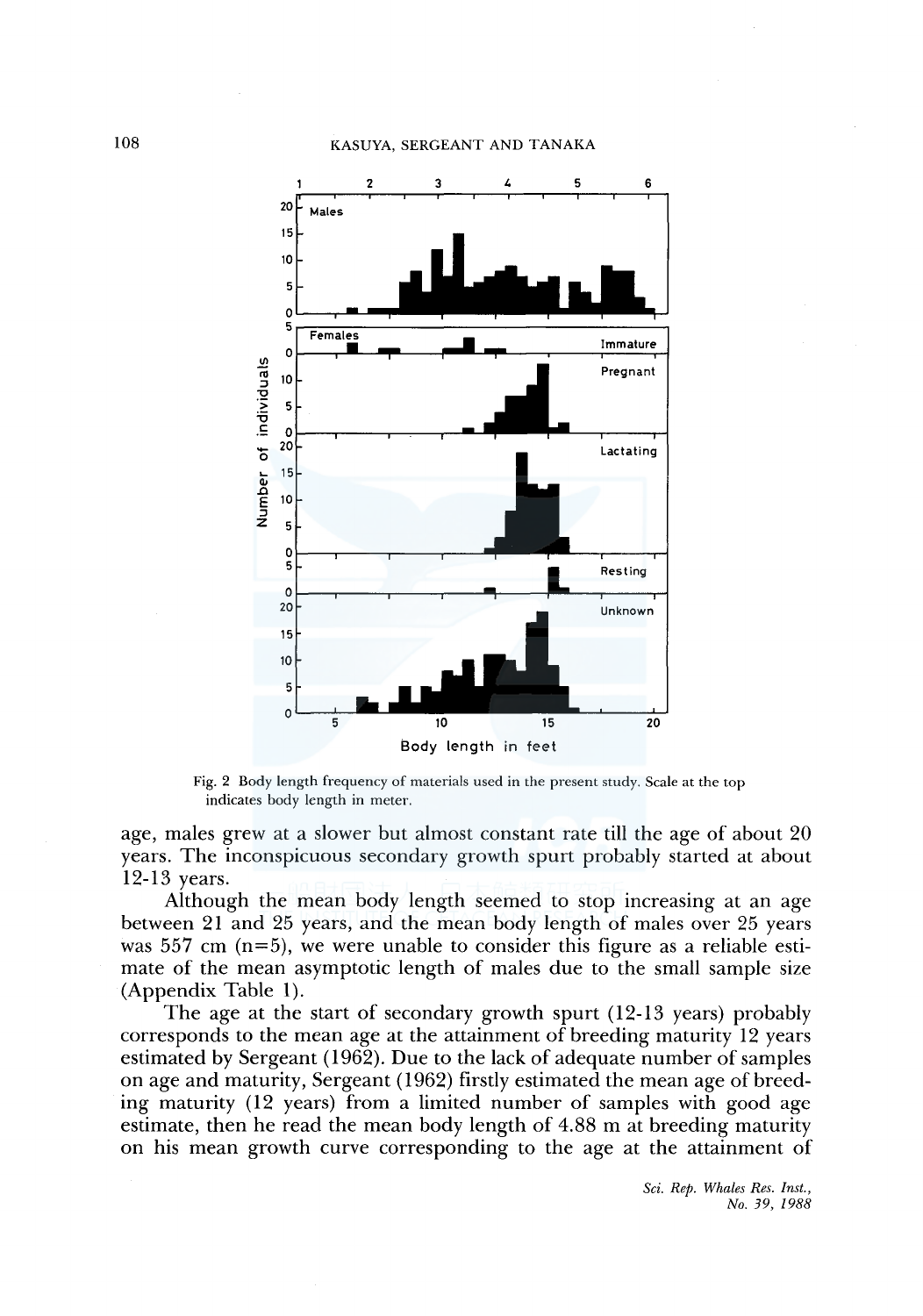

Fig. 3. Scatter plot of body length on age, males. Each mark represents one individual. Marks in parentheses indicate ages that were not used in the present alalyses.

breeding maturity. If the same method was adopted to the growth curve constructed in the present study, males were estimated to attain the length of 4.3 to 4.9 m at the mean age of breeding maturity (12 years). The middle value of this range, 4.6 m, was about 30 cm smaller than the estimate of Sergeant (1962). We consider that the difference is significant in view of the narrow individual variation of body length (see above).

This disagreement probably came from the overestimation of male growth by Sergeant ( 1962) due to the underestimation of age of many individuals over 8 to 16 years. Therefore, the present estimate of 4.6 m can be a better estimate of the mean male length at age 12 years (age at breeding maturity estimated by Sergeant (1962)). However, in view of slow and complicated procedure of maturation of males of the short-finned pilot whale (Kasuya and Marsh, 1984) and rather limited number of samples available for the long-finned pilot whale study (Sergeant, 1962), we feel that parameters relating to male maturity of the latter species require further investigation.

*Female growth curve* 

Female body length increased almost at the same rate as that of the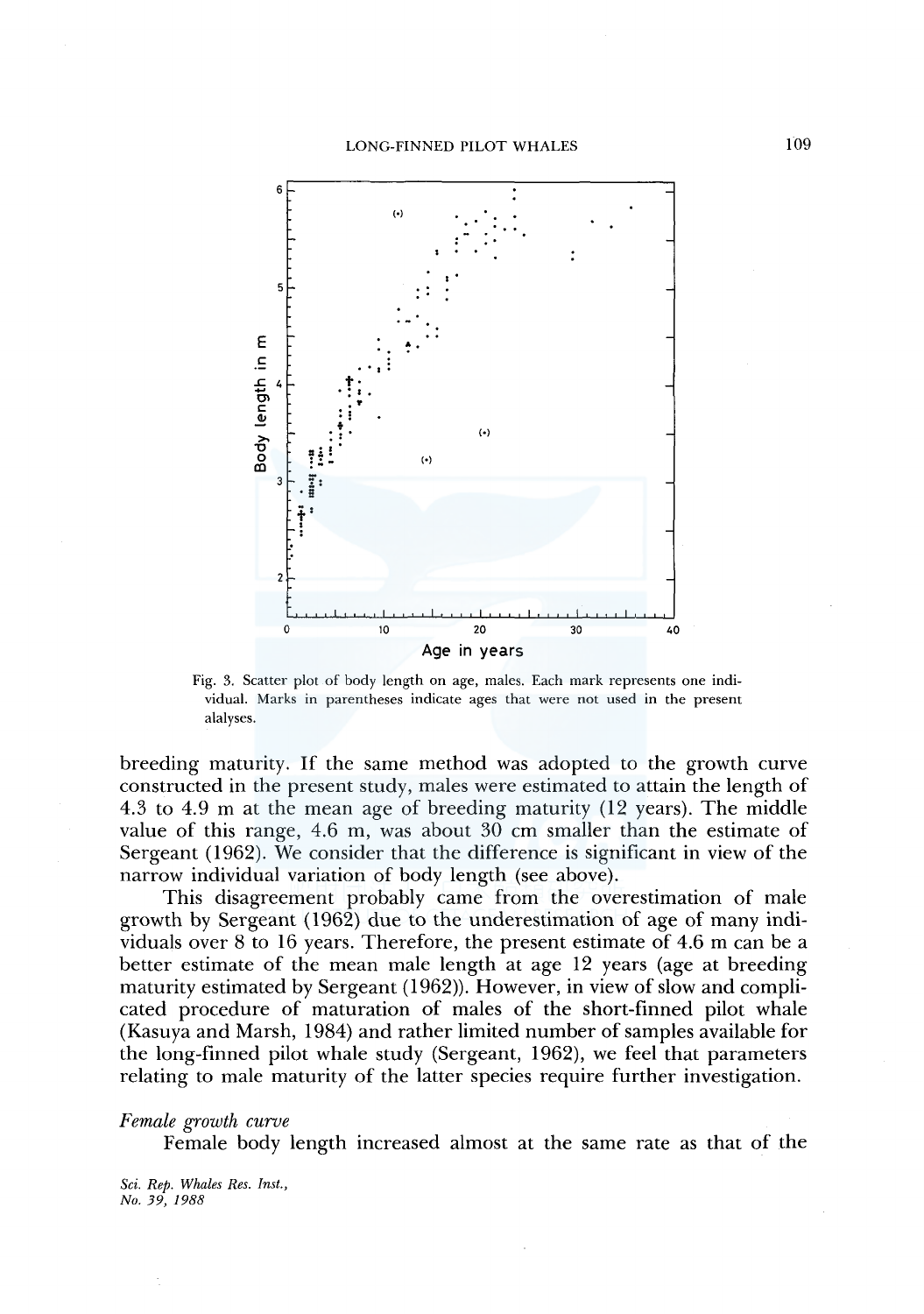

Fig. 4 Scatter plot of body length on age, females. Each mark represents one individual. Marks in parentheses indicate ages that were not used in the present analyses.

males till the age of 6 years (mean age of females at sexual maturity, see below) as indicated by Sergeant ( 1962) (Fig. 4), then the growth rate declined rapidly with increasing age, and the mean body length apparently ceased to increase at an age between 21 and 25 years. The mean body length of females over 25 years was  $488.8$ cm (n=53, sd=18.6). This is the mean asymptotic length of females of this population.

Both mature and immature females were present at the body lengths between 11.0 and 13.0 feet (3.35 and 3.96m), and at the ages between 4 and 8 years (Figs 4 and 5). These ranges did not differ from corresponding figures estimated by Sergeant (1962). His estimation of the mean age and body length of females at the attainment of sexual maturity were 6 years and 12 feet (3.66m), respectively.

# *Age related change in female reproductive activity*

Three resting females identified as senile by Sergeant ( 1962) were aged by us at 22.5, 30.5, and 41.5 years, and they were not always old. Marsh and Kasuya ( 1984) indicated the difficulty of identifying postreproductive females by macroscopic observation of ovaries. The oldest females of the present study at the pregnant, lactating, or resting status were aged at 39.5, 39.5 and 41.5 years, respectively (Fig. 5), which were close each other. Ages of three resting femals having corpus luteum of ovulation were 4.5, 24.5, and 25.5 years, and the age of a lactating female having corpus luteum of ovulation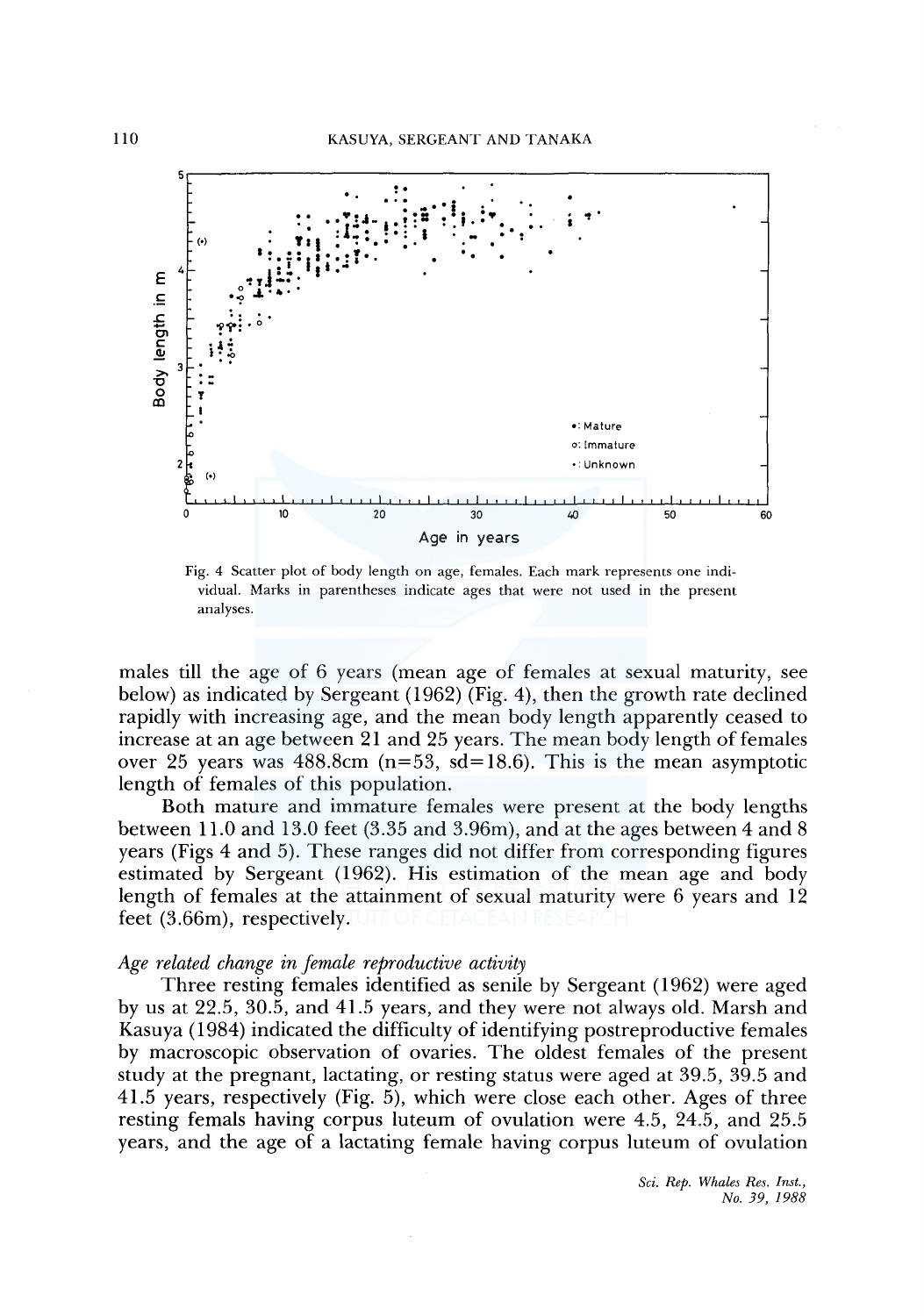

Fig. 5. Age composition and reproductive status of the long-finned pilot whale sample. White square at the bottom indicates sum of the females of known reproductive status.

was 31.5 years. These ages are younger than that of the oldest confirmed pregnancy.

Table 2 lists two kinds of pregnancy rates; (1) proportion of pregnant females in sexually mature females of known reproductive status, and (2) proportion of pregnant females in all the females including both immature and unknown reproductive status. Since females of unknown reproductive status in our sample probably tended to include more resting females than the pregnant or lactating ones (see above), the former figure will overestimate level of the apparent pregnancy rate of the sample, and this underrepresent, if it exists, the age dependent decline in the pregnancy rate. To the contrary, the latter will underestimate the apparent pregnancy rate (the degree of which will depend on the number of pregnant females classified to the unknown category), but will better reflect the age dependent change in the pregnancy rate if it exists.

None of the two pregnancy rate series in Table 2 showed significant age dependent change (Chi-square tests for ages over 10 years,  $p > 0.5$ ). Thus, we were unable to conclude that the females of long-finned pilot whales off Newfoundland exhibit age dependent decline of reproductive activity, which was very distinct in the short-finned pilot whale populations off Japan and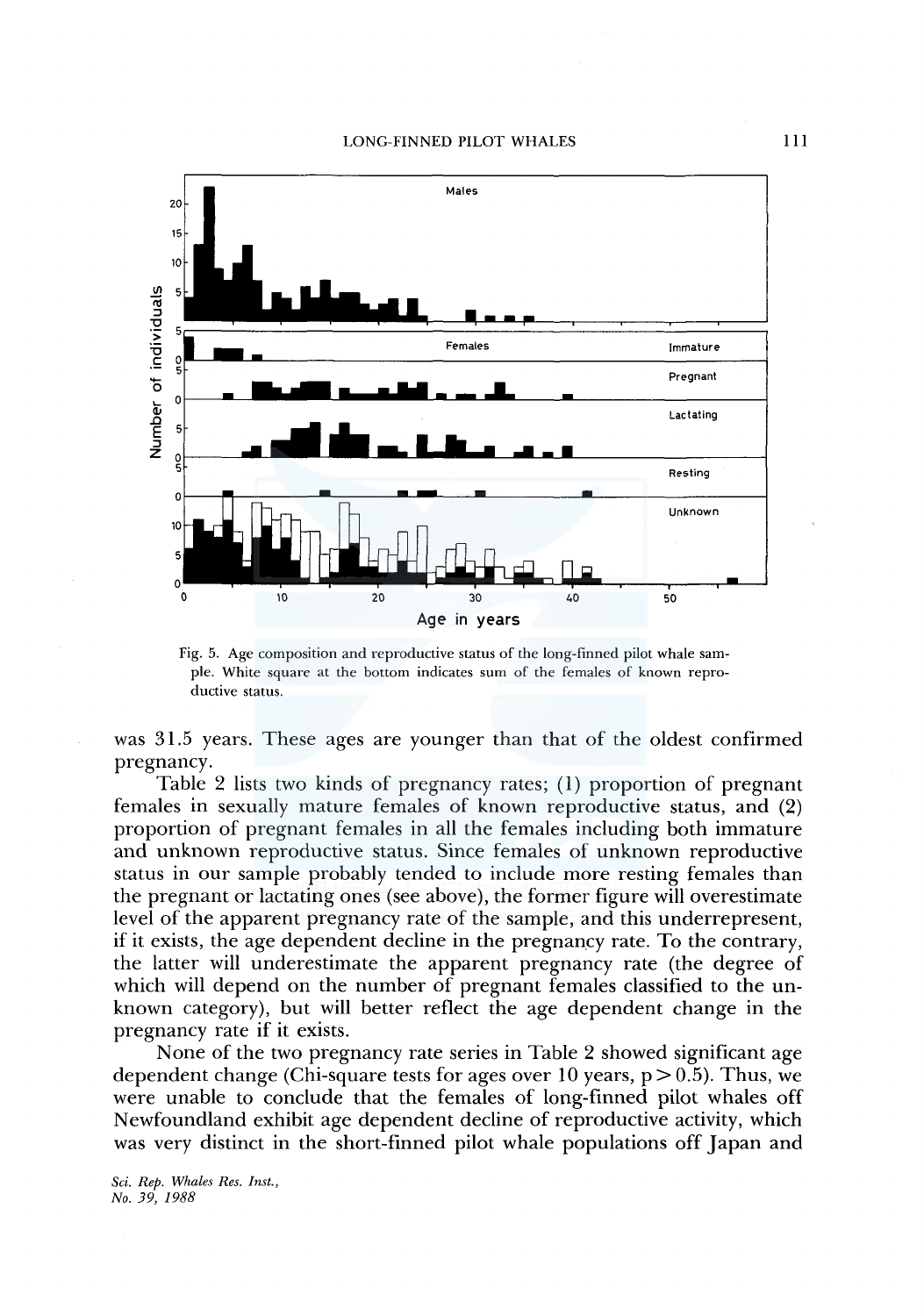| Age<br>(years) | Imma-<br>ture | Mature*     |          |          | No.      | Pregnancy rate (%) ** |          |      |
|----------------|---------------|-------------|----------|----------|----------|-----------------------|----------|------|
|                |               | P           |          | R        |          | data                  | $^{(1)}$ | (2)  |
| $0 - 10$       | 11            | 8           | 6        |          | 15       | 75                    | 53.3     | 8.8  |
| $10 - 20$      | $\theta$      | 17          | 37       |          | 55       | 28                    | 30.9     | 20.5 |
| $20 - 30$      | $\theta$      | 14          | 19       | 3        | 36       | 20                    | 38.9     | 25.0 |
| $30 - 40$      | $\Omega$      | $6^{\circ}$ | 9        |          | 16       | 10                    | 37.5     | 23.1 |
| $40 - 50$      | $\Omega$      | $\theta$    | $\bf{0}$ |          |          | 4                     | $\bf{0}$ | 0    |
| $50 - 60$      | 0             | $\bf{0}$    | $\theta$ | $\theta$ | $\theta$ |                       |          | 0    |
| Total          | 11            | 45          | 71       | 7        | 123      | 138                   | 36.6     | 16.5 |

TABLE 2. AGE DEPENDENT CHANGE IN APPARENT PREGNANCY RATE IN *GLOBICEPHALA MELAENA.* 

• P=pregnant, L=lactating, R=resting, T=total.

\*\* (1) indicates proportion of pregnant females in mature females of known reproductive status, and (2) that in total females including females of immature and unknown maturity.

was an indication of the presence of postreproductive females (Kasuya and Marsh, 1984; Marsh and Kasuya, 1984; Kasuya, 1986).

The uncertainty that surrounds above analysis comes from the adult females of unknown reproductive status. If a 39.5 years old pregnant female is excluded, then all the 18 females over 33.5 years are non-pregnant or of unknown reproductive status (Appendix Table 2). Females of the latter category has high probability of not being pregnant, and might leave a possibility for postreproductive females. However, even under extreme assumption that they were all in the resting status, the number of pregnant females in the total females over 35 years (1/15) was not significantly different from that at 10-35 years (36/119) (Chi-square test,  $0.2 > p > 0.1$ ), making it impossible to conclude the presence of significant number of postreproductive females in the population.

From the above analyses we conclude that the population of long-finned pilot whales has high reproductive capacity till the observed oldest age, although a larger sample may perhaps prove the presence of some postreproductive females among old females.

# *Sex ratio, age composition and mortality rate*

The proportion of females in the sample increased from parity at ages below 10 years to 100% at age over 36 years (Table 3 and Appendix Table 2), or about 5 years earlier than the corresponding age for the short-finned pilot whale populations off Japan (Kasuya and Marsh, 1984; Kasuya, 1986). The decline of male proportion with increasing age will reflect the sexual difference of mortality rates and longevity (see below).

Sergeant (1962), using cementum age of limited number of selected individuals, showed that males lived to age of only 36 to 40 years while females did to age of 46 to 50 years. Ages of the oldest individuals of the present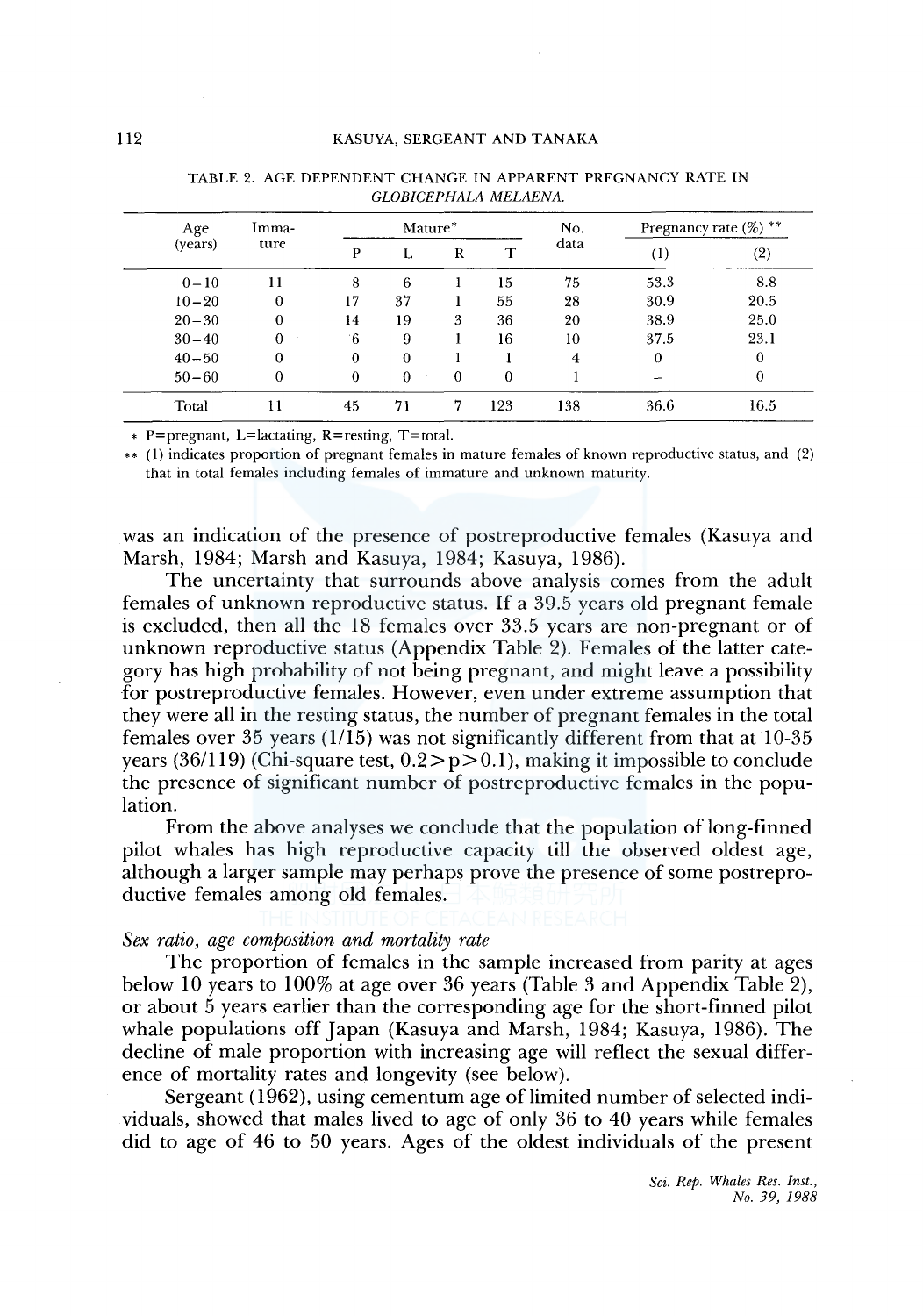| Age<br>(years) | No. females | No. males      | Total    | Females<br>(%) |
|----------------|-------------|----------------|----------|----------------|
| $0 - 5$        | 55          | 56             | 111      | 49.5           |
| $5 - 10$       | 51          | 37             | 88       | 58.0           |
| $10 - 15$      | 46          | 23             | 69       | 66.7           |
| $15 - 20$      | 44          | 19             | 63       | 69.8           |
| $20 - 25$      | 34          | 13             | 47       | 72.3           |
| $25 - 30$      | 22          | $\overline{2}$ | 24       | 91.7           |
| $30 - 35$      | 16          | $\overline{2}$ | 18       | 88.9           |
| $35 - 40$      | 10          |                | 11       | 90.9           |
| $40 - 45$      | 5           | 0              | 5        | 100.0          |
| $45 - 50$      | $\Omega$    | 0              | $\bf{0}$ |                |
| $50 - 55$      | $\Omega$    | 0              | $\theta$ |                |
| $55 - 60$      |             | 0              |          | 100.0          |
| Total          | 284         | 153            | 437      | 65.0           |

TABLE 3. AGE RELATED CHANGE OF THE SEX RATIO IN *GLOBICEPHALA MELAENA.* 

material were 35.5 years in males and 56.5 years in females. However, the age of the oldest female seemed to be an outlier, and the ages of the next oldest male and female were 33.5 and 42.5 years, respectively (Appendix Table 2). Thus reasonable longevity difference between sexes of the long-finned pilot whale will be about 10 years as suggested by Sergeant (1962).

Age frequencies plotted on a logarithmic scale (Fig. 6) showed an apparent gradient change in both sexes at an age between 21 and 25 years. Additionally, there was observed in the male age composition a slight depression at ages between 8 and 17 years or at the age of puberty, suggesting a possible segregation of some pubertal males from the breeding schools. The similar feature was indicated for short-finned pilot whales off Japan (Kasuya and Marsh, 1984).

Ignoring the slight underrepresentation of pubertal males indicated above, we estimated the apparent annual mortality rate of males as about 0.07 at ages below 25 years (Table 4). The corresponding figure for ages between 21 and 36 years (the oldest male age) was calculated to be about 0.15 using very limited number of samples. For females, we estimated the corresponding figure of the mortality rates to be slightly over  $0.02 \, \text{(<} 25 \, \text{years)}$  and about  $0.1$ (from 21 to the oldest individual). The male apparent mortalities are always higher than that of the females of the same age, as observed on the short-finned pilot whale off Japan (Kasuya and Marsh, 1984; Kasuya, 1986).

# DISCUSSION

We re-examined several biological parameters of long-finned pilot whales off the Newfoundland waters using materials once used by Sergeant (1962) and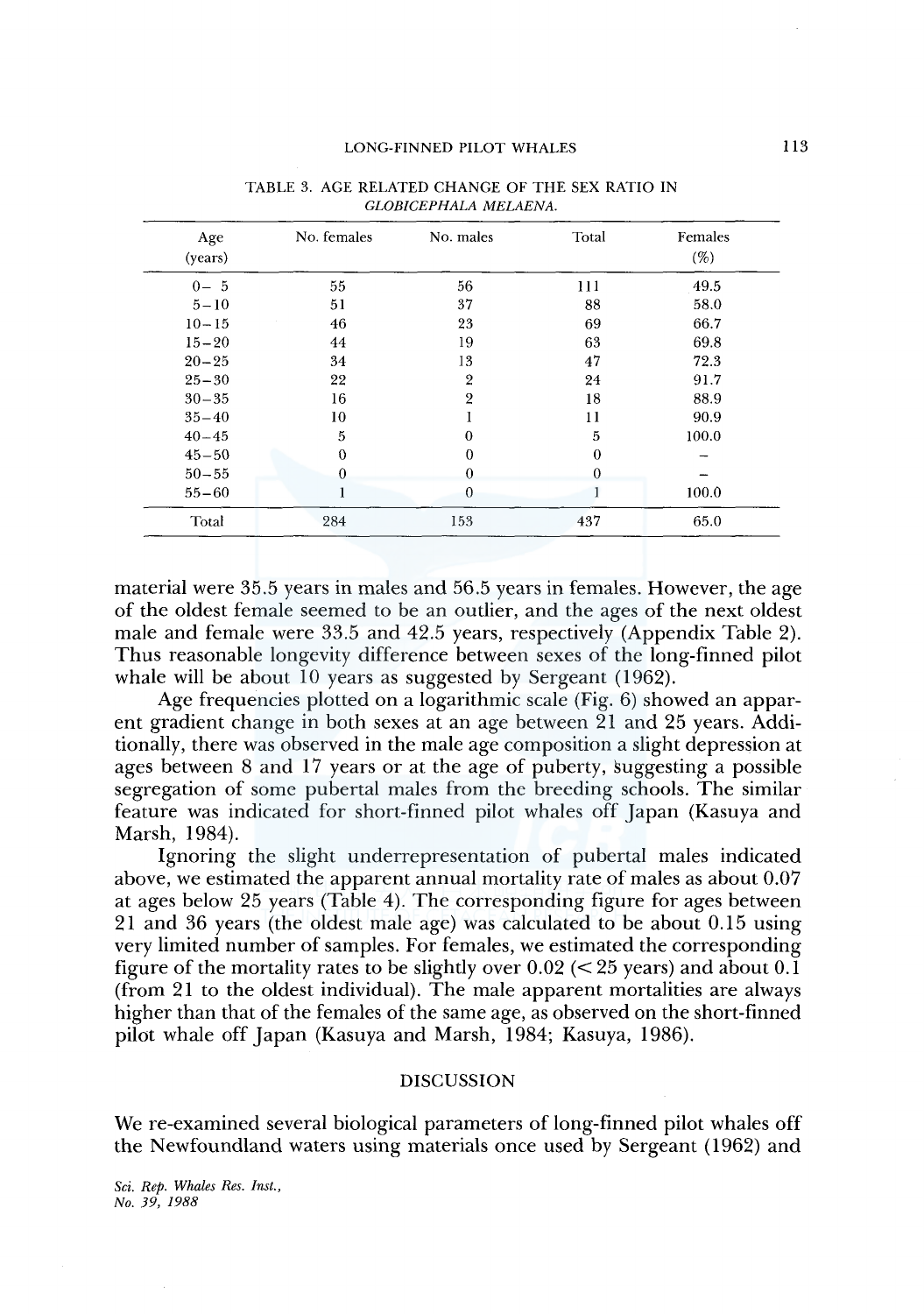

Fig. 6. Age frequency of long-finned pilot whale samples plotted on logarithmic scale. Straight line indicate linear regression of the frequency on age (see Table 4).

recently improved age determination method, which could give higher ages for many of individuals aged over 10 years by the previous method of aging using only dentinal layers. Among biological parameters examined, we found no reason to alter the previous estimate of Sergeant ( 1962) on neonatal body length, longevity, female age at the attainment of sexual maturity, and juvenile sex ratio. The growth curves of both sexes were altered slightly, and the mean asymptotic length of females and the age at the length were newly estimated in the present study.

In particular, we obtained new estimate of age composition of the catch and biological parameters derived from it. These allowed us to compare some life history parameters of long-finned pilot whales in the Newfoundland waters and those of short-finned pilot whales off Japan studied by Kasuya and Marsh (1984), Marsh and Kasuya (1984) and Kasuya (1986).

Apparent mortality rates calculated above are sums of natural mortality rate, fishing mortality rate and annual change in recruitment. Effect of the fishery on the latter two components is probably significant in the population of long-finned pilot whales, which had long history of hunting of relatively small scale (probably less than 500 individuals per year) by highly selective harpoon fishery and 3 years large scale harvest just prior to the commencement of present sampling (about 3,000 individuals per year) by less selective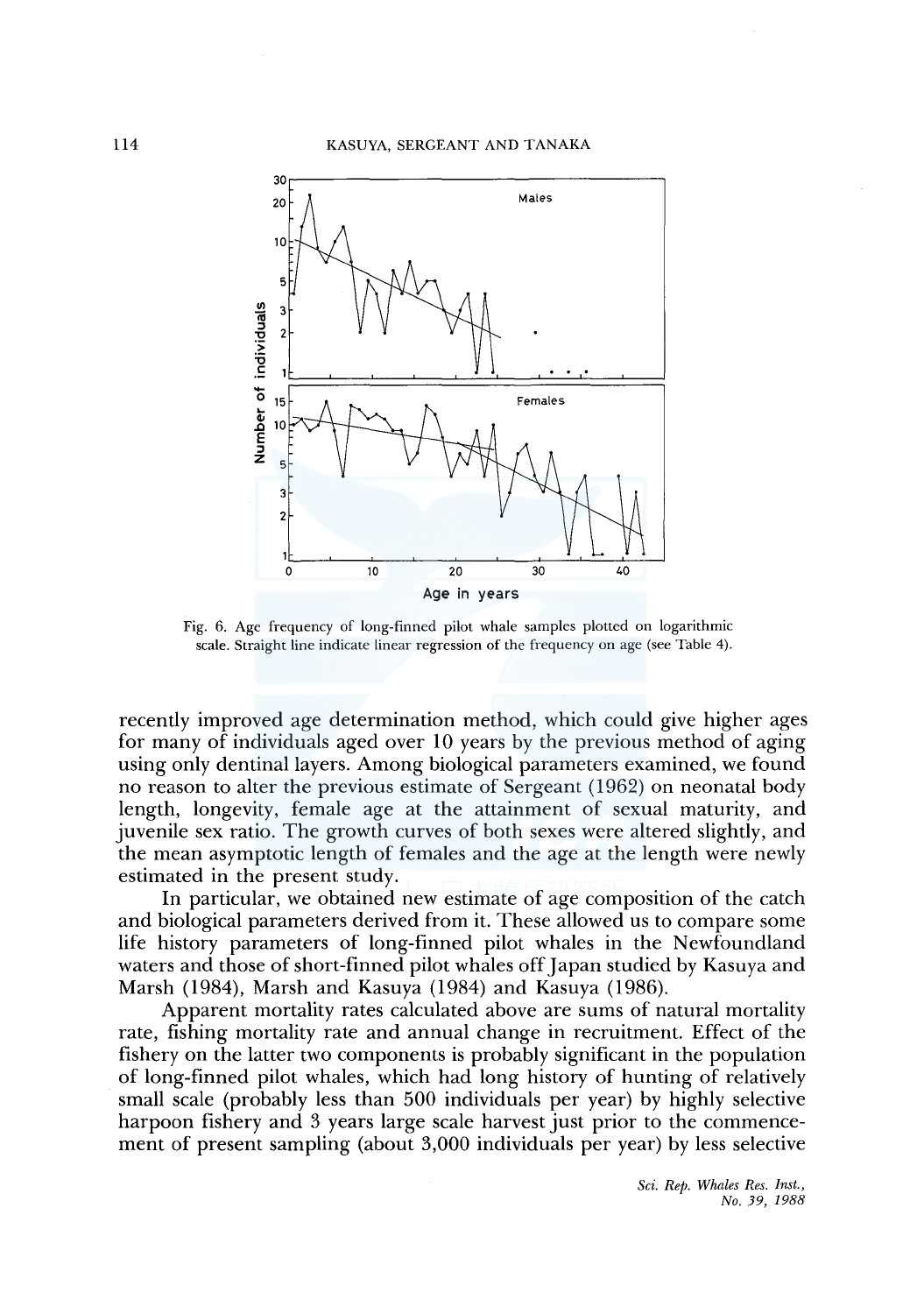#### LONG-FINNED PILOT WHALES

| Method |                 | А      | В                   |
|--------|-----------------|--------|---------------------|
| Female | $0-25$ years    | 0.0231 | $0.0201 \pm 0.0090$ |
|        | $21 - 43$ years | 0.0696 | $0.0682 \pm 0.0160$ |
|        | $21-57$ years   |        | $0.0985 \pm 0.0122$ |
| Male   | $0-25$ years    | 0.0683 | $0.0716 \pm 0.0115$ |
|        | $21 - 36$ years |        | $0.1497 \pm 0.0507$ |

TABLE 4. APPARENT ANNUAL MORTALITY RATES OF *GLOBICEPHALA MELAENA*  ESTIMATED FROM AGE COMPOSITION.

A: From the gradient of the linear regression in Fig. 6.

B: By segment analysis (Robson and Champman, 1961), best point estimate and standard error.

(Kasuya and Marsh, 1984) drive fishery (Sergeant, 1953; 1962; Mercer, 1975).

We consider that the drive fishery could have decreased absolute number of recruitment in the last 2 years preceding the sampling, but did not cause severe change in the age composition of older individuals. Thus we feel that the present age composition data are not suitable for the analysis of age dependent change in juvenile mortality rate.

To the contrary, the history of harpoon fishery over 7 years could have selectively killed larger individuals and changed the age composition and sex ratio of older individuals as observed on the short-finned pilot whales off Japan (Kasuya and Marsh, 1984). This causes difficulty to make meaningful comparison of apparent age dependent mortality rates between sexes. However, we consider that the present sample size is probably large enough to give a rough estimate of the maximum age which is allowed physiologically for the species, and that our finding of the shorter longevity of males allows our deduction of above result that males will have natural mortality rate exceeding that of the females of same age.

Ages of the oldest individuals in the sample of long-finned pilot whales were younger than those of short-finned pilot whale populations off Japan by 6 (including an outlier) or 20 years (excluding an outlier) in females or by 10 years in males, and were close to those of less specialized delphinid species such as striped dolphin, *Stenella coeruleoalba,* and spotted dolphin, *S. attenuata,*  studied by Kasuya (1985). The difference of longevity between the two pilot whale species was in parallel with that of the age at sexual maturity (G. *melaena* of shorter life matures younger). Although reliable estimates of natural mortality rate are not available for either of the two pilot whale species, above longevity difference suggests a higher natural mortality of the long-finned pilot whale.

Although there remains a possibility that a larger sample may find some postreproductive females in old age classes, we have been unable to confirm age dependent decline of pregnancy rate in the long-finned pilot whale. This is in clear contrast with the life history observed on the short-finned pilot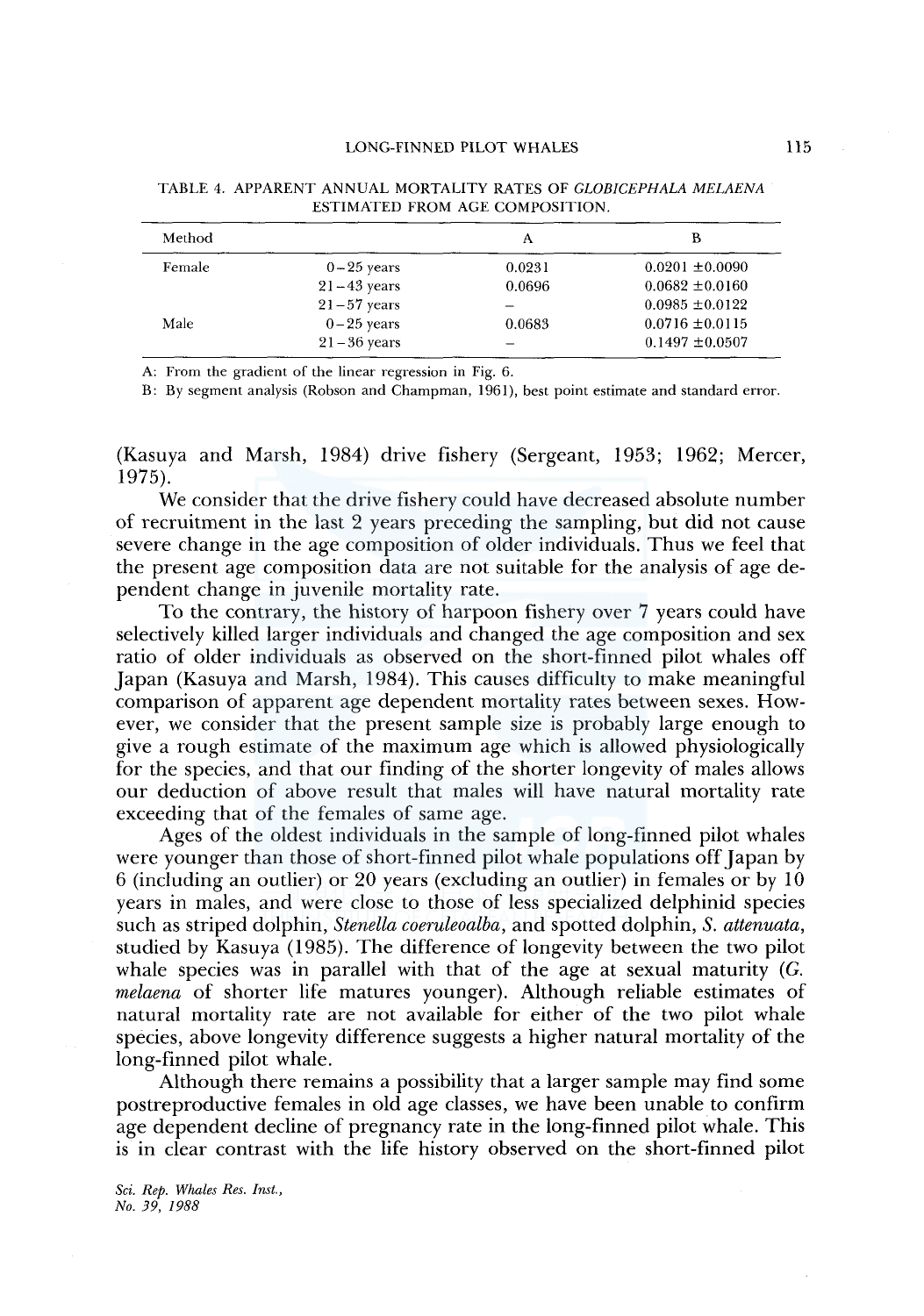whale populations off Japan, where the confirmed pregnancy occurred below age of 36 years and lactation below 51 years while females lived for 63 years, and additionally their pregnancy rate declined with increasing age for all the age range over 8 years (Kasuya and Marsh, 1984; Marsh and Kasuya, 1984; Kasuya, 1986). We conclude therefore that female long-finned pilot whales have a shorter lifespan and breed till older age at a more constant rate than the short-finned pilot whale. We do not have data to compare the absolute annual pregnancy rates of the two species. Not denying the possibility that the above features of reproduction of long-finned pilot whale could have been enhanced in some degree by the continued expolitation, we suggest that the differences indicated between the two pilot whale species are principally species specific.

In a short-finned pilot whale population off Japan, individuals become reproductive at the mean ages of  $\overline{9}$  years (female) and 17 years (male), and the sex ratio of adult individuals is 0.27 (adult males/adult females) (Kasuya and Marsh, 1984). In the population oflong-finned pilot whales, males mature at a lower age (probably at 12 years) relative to the age of female maturity (6 years), and the natural mortality rate of both sexes appear to increase at a similar age (21-25 years) while there is large difference in the short-finned pilot whale off Japan (28 years in males and 46 years in females). These resulted in the higher adult male ratio of  $153/220=0.70$  (estimated from the age composition), which is closer to those of more generalized delphinids, e.g. 0.77 of *Stenella attenuata* (Perrin, Coe and Zweifel, 1976), 0.91 of *S. longirostris*  (Perrin, Holts and Miller, 1977) and 1.1 (=1278/1191) of *S. coeruleoalba*  (Miyazaki and Nishiwaki, 1978)

Above analyses indicate that the long-finned pilot whale has life history parameters which are apparently less specialized than those of the shortfinned pilot whale, and that its reproductive strategy and social structure will not be the same with those of the short-finned pilot whale. The cohesive matrilineal school structure and long maternal care of the latter species (Kasuya and Marsh, 1984) may not be so pronounced in the long-finned pilot whale population off Newfoundland.

# ACKNOWLEDGEMENTS

We thank Dr S. Ohsumi for reviewing manuscript, and Mr T. Miyashita and Mrs M. Ikeya for the help in statistics and drawings.

#### **REFERENCES**

IWC, 1987. Report of the sub-committee on small cetaceans. *Rep. int. Whal. Commn,* 37: 121-128.

KsuvA, T., 1985. Effect of exploitation on reproductive parameters of the spotted and striped dolphins off the Pacific coast of Japan. *Sci. Rep. Whales Res. Inst.,* 36: 107-138.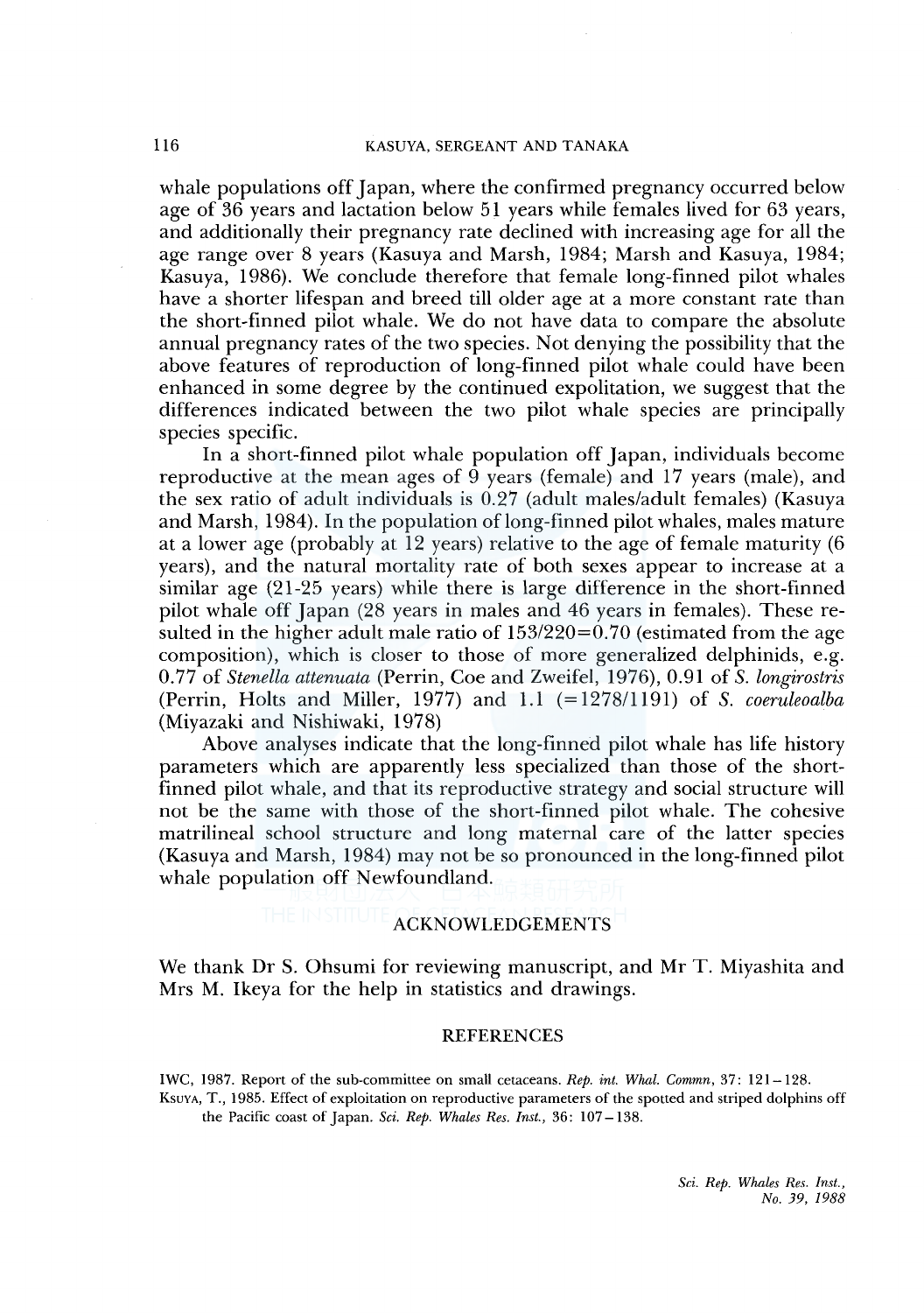- KsuvA, T., 1986. Comparison of life history parameters between two stocks of short-finned pilot whales off the Pacific coast of Japan. IWC/SC38/SMIO. 32 pp.
- KASUYA, T. and H. MARSH, 1984. Life history and reproductive biology of the short-finned pilot whale, *Globicephala macrorhynchus,* off the Pacific coast of Japan. *Rep. int. Whal. Commn* (special issue 6): 259-310.
- KASUYA, T. and S. MATSUI, 1984. Age determination and growth of the short-finned pilot whale off the Pacific coast of Japan. *Sci. Rep. Whales Res. Inst.,* 35: 57-91.
- MARSH, H. and T. KASUYA, 1984. Change in the ovaries of the short-finned pilot whale, *Globicephala macrorhynchus,* with age and reproductive activity. *Rep. Int. Whal. Commn* (special issue 6): 311-335.
- MARSH, H. and T. KASUYA, 1986. Evidence for reproductive senescence in female cetaceans. *Rep. int. Whal. Commn* (special issue 8): 57-74.
- MARTIN, A. R., P. REJTBIKDS and M. G. RICHARDSON, 1987. Aspect of the biology of pilot whale *(Globicephala melaena)* in recent mass strandings on the British coast.]. *Zool., Land.,* 211: 11-23.
- MERCER, M. C., 197 5. Modified Leslie-DeLury population models of the long-finned pilot whale ( *Globicephala melaena)* and the annual production of the short-finned squid *(Illex illecebrosus)* based upon their interaction at Newfoundland.]. *Fish. Res. Bd Can.,* 32 (7): 1145-1154.
- MIYAZAKI, N. and M. NISHIWAKI, 1978. School structure of the striped dolphin off the Pacific coast of Japan. *Sci. Rep. Whales. Res. Inst.,* 30: 65-115.
- PERRIN, W. F., J.M. COE and J. R. ZWEIFEL, 1975. Growth and reproduction of the spotted porpoise, *Stenella attenuata,* in the offshore eastern tropical Pacific. *Fish. Bull.,* 74(2): 229-269.
- PERRIN, W.F., D.B. HoLTs and R.B. MILLAR, 1977. Growth and reproduction of the eastern spinner dolphin, a geographical from of *Stenella longirostris* in the eastern tropical Pacific. *Fish. Bull.,* 75(4): 725-750.
- PERRIN, W. F. and A. C. MYRICK [R (eds), 1981. Age determination of toothed whales and sirenians. *Rep. int. Whal. Commn* (special issue 3). 229 pp.

ROBSON, D.C. and D.G. CHAPMAN, 1961. Catch curves and mortality rates. *trans. Am. Fish. Soc.,* 90: 181-189. SERGEANT, D.E., 1953. Whaling in Newfoundland and Labrador waters. *Norsk Hvalfangst-Tid.,* 12: 687-695. SEGREANT, D. E., 1962. The biology of the pilot or pothead whale *Globicephala melaena* (Traill) in Newfound-

land waters. *Bull. Fish. Res. Bd. Can.*, 132: 1-84 + I-VII.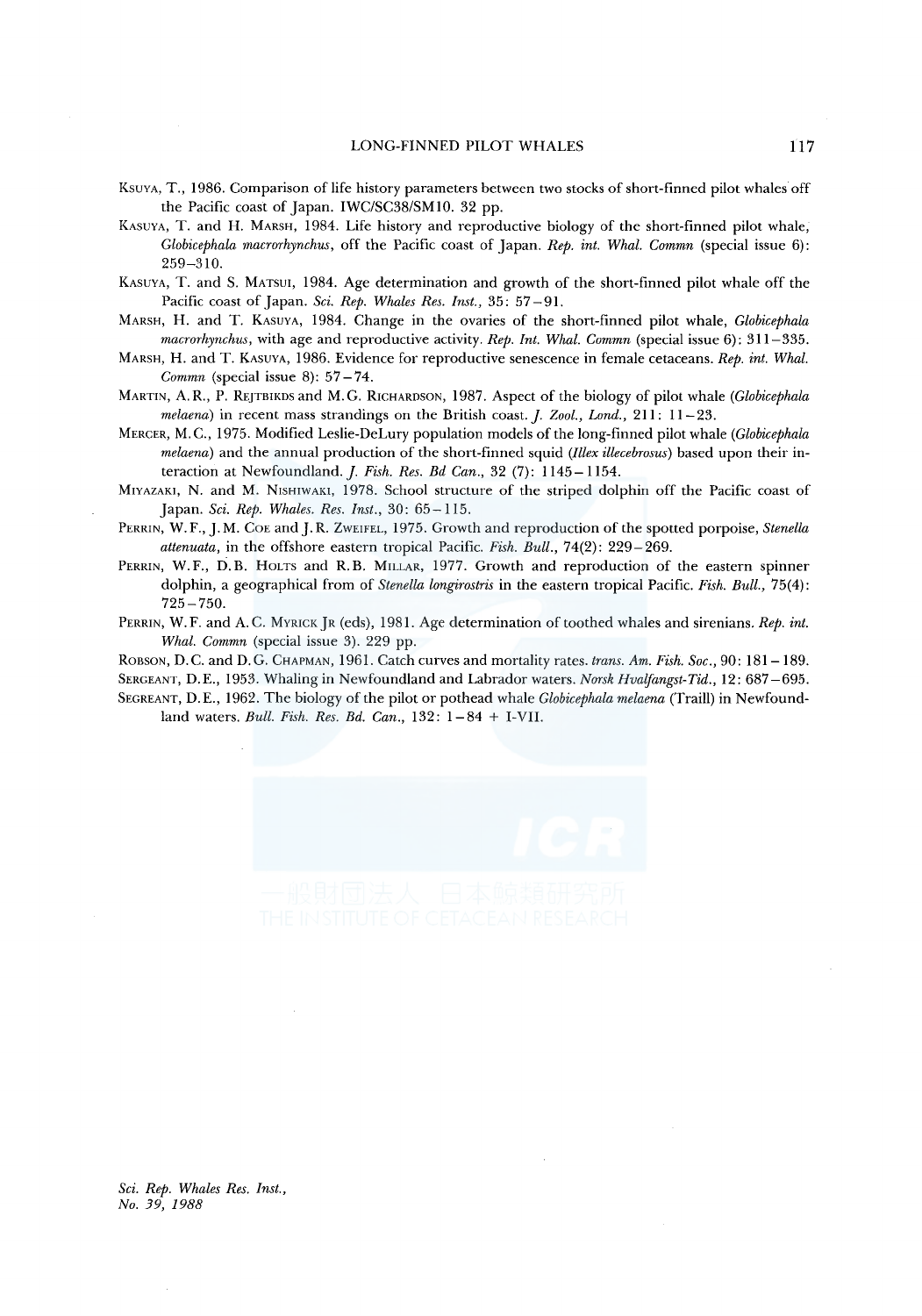| Age             |                         | Males |      |                         | Females |      |
|-----------------|-------------------------|-------|------|-------------------------|---------|------|
| (years)         | no.<br>samples          | mean  | sd   | no.<br>samples          | mean    | sd   |
| 0.5             | $\overline{\mathbf{4}}$ | 207.8 | 23.0 | 10                      | 199.3   | 21.4 |
| 1.5             | $13\,$                  | 264.3 | 11.4 | $1\,1\,$                | 270.6   | 16.7 |
| 2.5             | 23                      | 303.0 | 17.9 | $\bf 8$                 | 302.0   | 15.4 |
| 3.5             | $\boldsymbol{9}$        | 319.7 | 12.3 | $10\,$                  | 327.1   | 11.9 |
| 4.5             | $\scriptstyle\rm 7$     | 332.9 | 10.6 | $15\,$                  | 333.5   | 17.9 |
| 5.5             | $10\,$                  | 360.1 | 15.0 | $\,$ 8 $\,$             | 358.9   | 14.5 |
| 6.5             | 13                      | 387.7 | 17.9 | $\overline{\mathbf{4}}$ | 376.5   | 19.4 |
| 7.5             | 7                       | 393.1 | 11.7 | 14                      | 379.5   | 19.4 |
| $\!\!\!\!\!8.5$ | $\overline{\mathbf{2}}$ | 405.0 | 14.0 | 13                      | 398.4   | 22.2 |
| 9.5             | $\overline{5}$          | 416.8 | 26.9 | 9                       | 389.4   | 11.2 |
| 10.5            | $\overline{\mathbf{4}}$ | 425.0 | 6.3  | 10                      | 401.1   | 11.0 |
| 11.5            | $\sqrt{2}$              | 471.5 | 6.5  | 10                      | 422.2   | 21.9 |
| 12.5            | 6                       | 448.3 | 12.1 | 8                       | 421.9   | 18.4 |
| 13.5            | $\boldsymbol{4}$        | 474.3 | 22.8 | $\boldsymbol{9}$        | 413.4   | 12.3 |
| 14.5            | 6                       | 481.8 | 23.0 | 5                       | 415.0   | 18.0 |
| 15.5            | $\overline{\mathbf{4}}$ | 495.3 | 41.8 | $\,6$                   | 426.2   | 17.2 |
| 16.5            | 5                       | 508.2 | 16.1 | 14                      | 436.4   | 21.4 |
| 17.5            | $\,$ 5                  | 544.4 | 19.7 | 12                      | 435.9   | 18.0 |
| 18.5            | 3                       | 559.3 | 4.7  | $\overline{7}$          | 441.7   | 13.6 |
| 19.5            | $\overline{2}$          | 553.5 | 15.5 | $\overline{4}$          | 434.5   | 16.5 |
| 20.5            | $\overline{3}$          | 560.3 | 13.8 | $\boldsymbol{6}$        | 445.3   | 13.3 |
| 21.5            | $\overline{4}$          | 554.0 | 15.6 | 5                       | 464.6   | 18.3 |
| 22.5            | $\mathbf{1}$            | 561.0 |      | 9                       | 451.2   | 18.0 |
| 23.5            | $\overline{4}$          | 582.3 | 15.8 | $\overline{\bf 4}$      | 444.0   | 12.3 |
| 24.5            | $\mathbf{1}$            | 556.0 |      | 10                      | 444.8   | 18.9 |
| $≥25.5$         | 5                       | 557.2 | 19.8 | 53                      | 448.8   | 18.6 |

APPENDIX TABLE 1. AGE-LENGTH KEY OF *GLOBICEPHALA MELAENA* (CM).